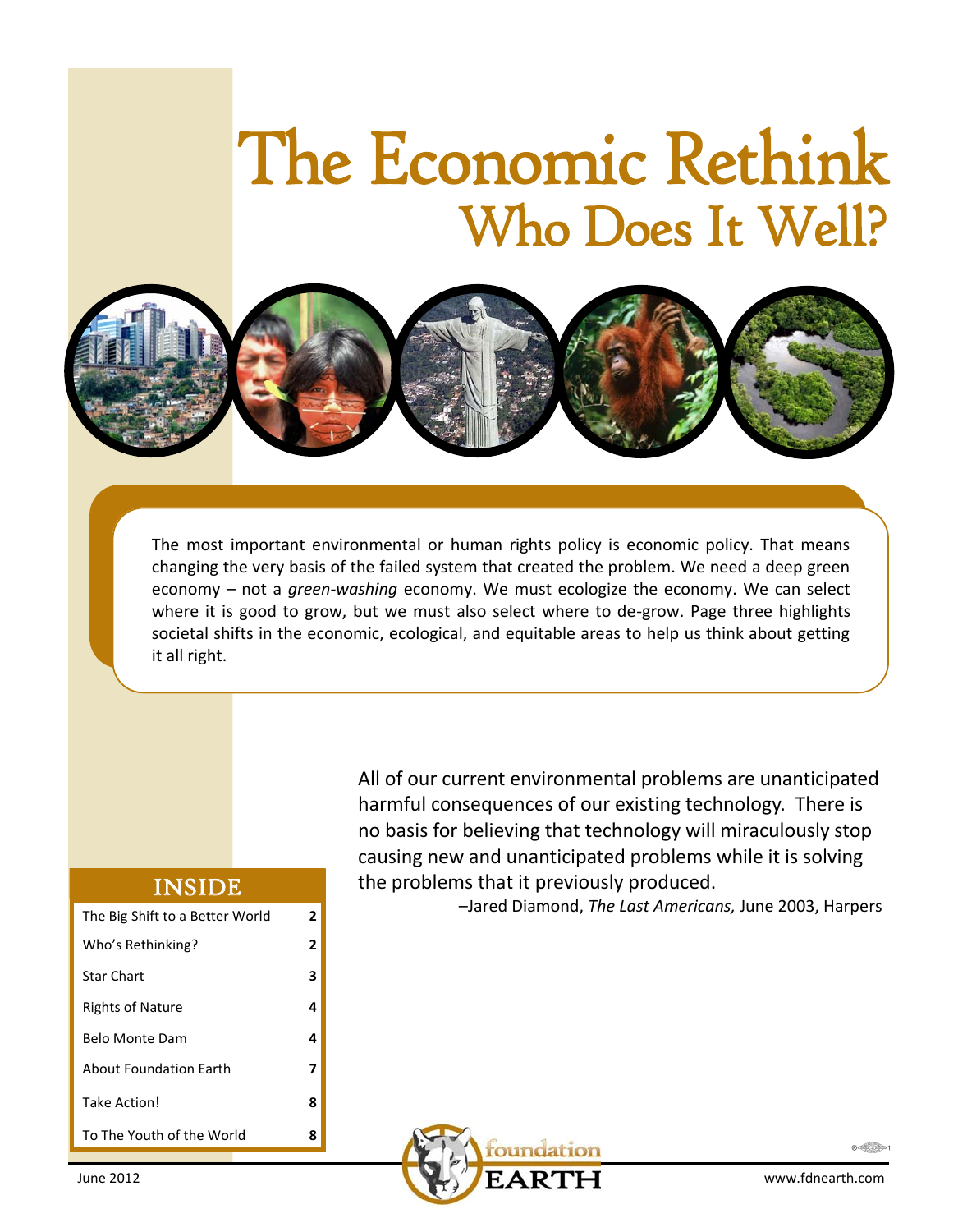### The Big Rethink to a Better World

Imagine people living without waste, with basic needs met, and in sync with the planet's nourishing web of life. In our current maddening reality, it can be difficult to picture and achieve this better world. To start, we must help under-consumers (the malnourished and wanting) move *up* to a sustainable level of consumption while we assist over-consumers (the wasteful and indifferent) *down*. We must protect the remnants of wild nature and allow for damaged land, water, and sky to heal.

We reviewed more than a dozen scorecards that grade nations on their performance. In this report, we call attention to a short but meaningful list of shifts from around the world that begin to add up to what is necessary to save and restore our planet. We also looked at Brazil, host to global leaders at the June 2012 Rio+20 conference. How does Brazil (or your country) measure up? Remembering that the changes must be commensurate with the scale of the problems at hand, Brazil has a long way to go. Additional material, including footnotes, is on our website at *www.fdnearth.org*. We welcome your suggestions.

Imagine again for a moment: if every country made the changes suggested herein, we would be well on the way to a more socially just and ecologically sensible way of living – in just one generation. We hope this helps you picture a meaningful shift to a better world.

## Who's Rethinking?

#### **1. True Cost Economy**:

2

*Why*: A free market system that thinks it is free from ecological limits is a failed system. It is destroying the life support systems of the planet. The price of air, water, and land pollution is most often paid by its victims – those who fall ill and the species driven into extinction. Companies fail to provide an honest accounting of true costs. In a True Cost Economy, the cheapest forms of production are the cleanest. For example, if coal-fired power plants paid the full price of their pollution, all forms of renewably generated electricity would be already cheaper than coal-powered electricity. While everyone likes a bargain, it needs to be an honest bargain.

*Who does it well*: In 1991, Sweden enacted a carbon pollution tax that helped reduce greenhouse gas (GHG) emissions significantly without impeding the economy. Similarly, Costa Rica's implemented a carbon tax in 1997, and British Columbia (Canada) put in place a carbon tax that has attracted support from both political parties. This is a step towards internalizing pollution externalities into our energy costs.

*Brazil*: Though a 2007 study partly commissioned by the Brazilian government called for a carbon pollution tax, none has been implemented.

#### **2. Carrying Capacity**:

*Why*: Adhering to carrying capacity limits (also called planetary boundaries) is essential to ensuring a flourishing planet for future generations. Currently, there is no effective institution to systematically ratchet down economic activity when approaching a carrying capacity limit. The cap and trade system is attempting to address, however poorly, carrying capacity issues by ratcheting down GHG emissions. A carbon pollution tax is a better option.

*Who does it well*: No country adequately addresses these critical issues. Carrying capacity institutions and programs in every country will help us to select where we need to de-grow (reduce).

*Brazil*: No substantial progress in this area.

#### **3. Public Banking**:

*Why*: Public banking could counter the fragility of a Wall Street-style casino economy and funding of the demise of the planet's life support systems. Money creation should not be with private banks. The bold solution is to ban usury, as did most of the world's major religions. We need a more cooperative approach to banking at the heart of the system.

*(continued on page 5)*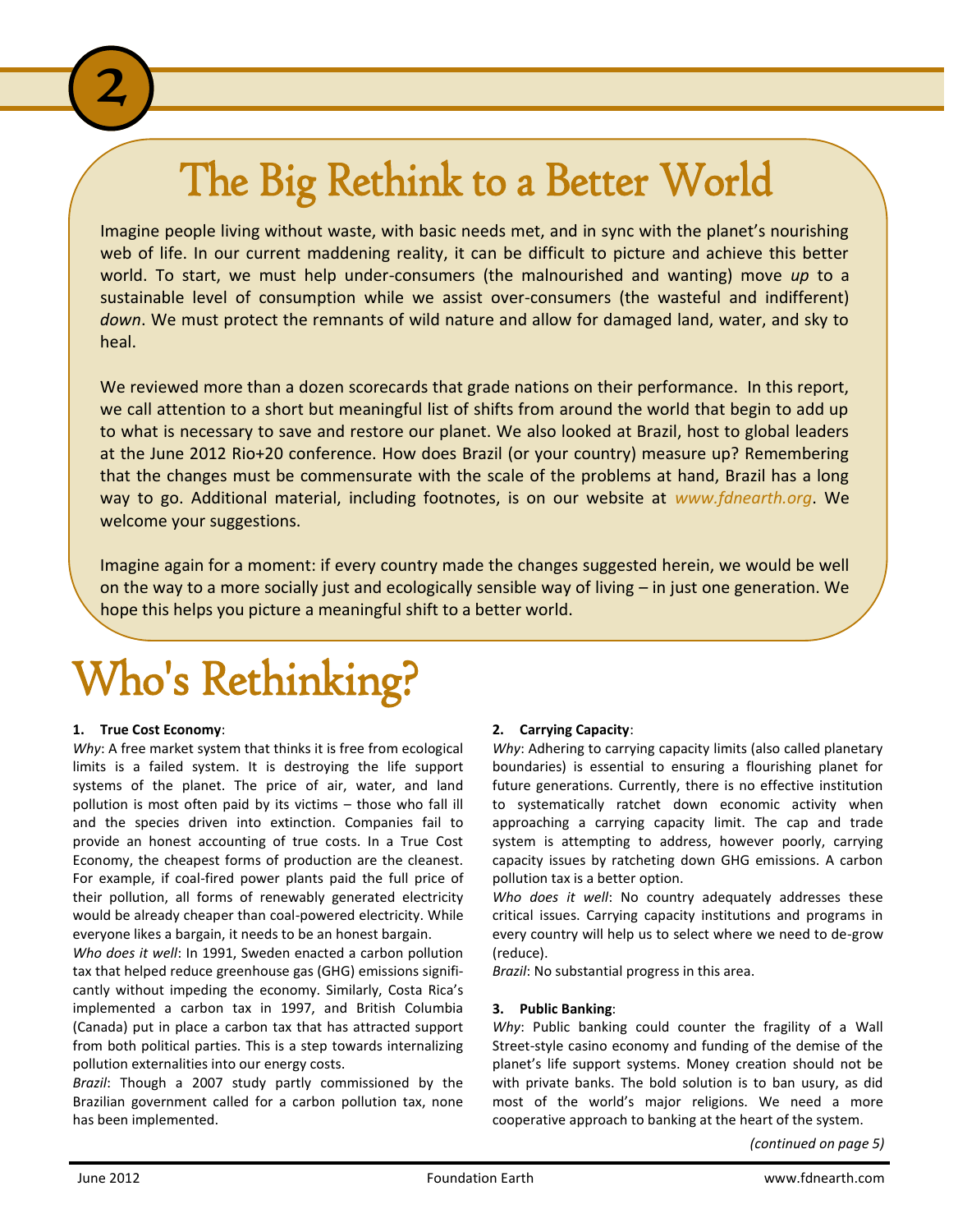| The ECONOMIC RETHINK:                                                                                                 |                                                                                              |               |  |
|-----------------------------------------------------------------------------------------------------------------------|----------------------------------------------------------------------------------------------|---------------|--|
| Who does it well, and where does Brazil stand?                                                                        |                                                                                              |               |  |
| <b>ECONOMY</b>                                                                                                        | Who does it well                                                                             | <b>Brazil</b> |  |
| 1 • True Cost Economy<br>[Starting with a Carbon Tax]                                                                 | Sweden<br>**<br><b>Costa Rica</b><br>$\star$<br>$\star$<br>Canada (B.C.)                     |               |  |
| 2 • Carrying Capacity<br>[Keep within natural limits of world's life support systems]                                 | (none)                                                                                       |               |  |
| 3 • Public Banking<br>[Support of local economies]                                                                    | <b>USA (N.D.)</b><br>$\star$<br><b>Netherlands</b><br>$\star$                                |               |  |
| 4 • Over-Consumption Reduction<br>[Selective de-growth]                                                               | (none)                                                                                       |               |  |
| 5 . Organic Community Agriculture<br>[No GMOs; Phase out industrial agriculture]                                      | Cuba<br>★★                                                                                   |               |  |
| 6 • Governmental Integrity<br>[Bring accountability back to government]                                               | New Zealand<br>★★                                                                            |               |  |
| 7 • Better Business Models<br>[Cooperatives over corporations and new employment strategies]                          | Spain (Basque)<br>$\star\star$<br><b>Denmark</b><br>$\star$<br>$\star$<br><b>Netherlands</b> | ★             |  |
| <b>ECOLOGY</b>                                                                                                        |                                                                                              |               |  |
| 8 • Forests and Biological Diversity<br>[Halt destruction of world resources; End deforestation]                      | <b>Dominican</b><br>$\star$<br>Republic                                                      |               |  |
| 9 • Restoration: Reforestation and Dam Removal<br>[Preserve biodiversity and water quality for all Earth's creatures] | Ethiopia<br>$\star\star$<br><b>USA</b><br>$\star$<br>China                                   |               |  |
| 10 • Renewable Energy<br>[End dependence on oil; Avoid biofuels]                                                      | ★★★<br>Germany                                                                               |               |  |
| 11 • Ecological Literacy<br>[Earth-centered educational curriculum]                                                   | <b>Mexico</b><br>$\star$                                                                     |               |  |
| EQUITY                                                                                                                |                                                                                              |               |  |
| 12 . Rights of Nature<br>[Respecting nature in a legal context]                                                       | Ecuador<br>**<br><b>Bolivia</b><br>★★<br>USA<br>×                                            |               |  |
| 13 • Happiness Index<br>[Government is measuring deeper values]                                                       | ★★<br>Bhutan<br>$\star$<br>Costa Rica                                                        | $\star$       |  |
| 14 • Indigenous Rights<br>[Regard for local communities]                                                              | $\star$<br>Peru                                                                              |               |  |
| 15 • Empowerment of Women and Population<br>[Participation in government; Equal opportunity]                          | $\star\star$<br>Iceland                                                                      | $\star$       |  |
| 16 • Income Equality<br>[Rich/poor gap and concentration of power]                                                    | ★★★<br>Sweden                                                                                |               |  |

Explanations start on page 2.

- **★★★** Outstanding effort
- **Important programs underway and expanding**
- **Something good was started**

For more information on our data sources, please visit *www.fdnearth.org* .

[NOTE: Have an addition? Send us powerful examples of the big rethink for our next publication: info@fdnearth.org]

3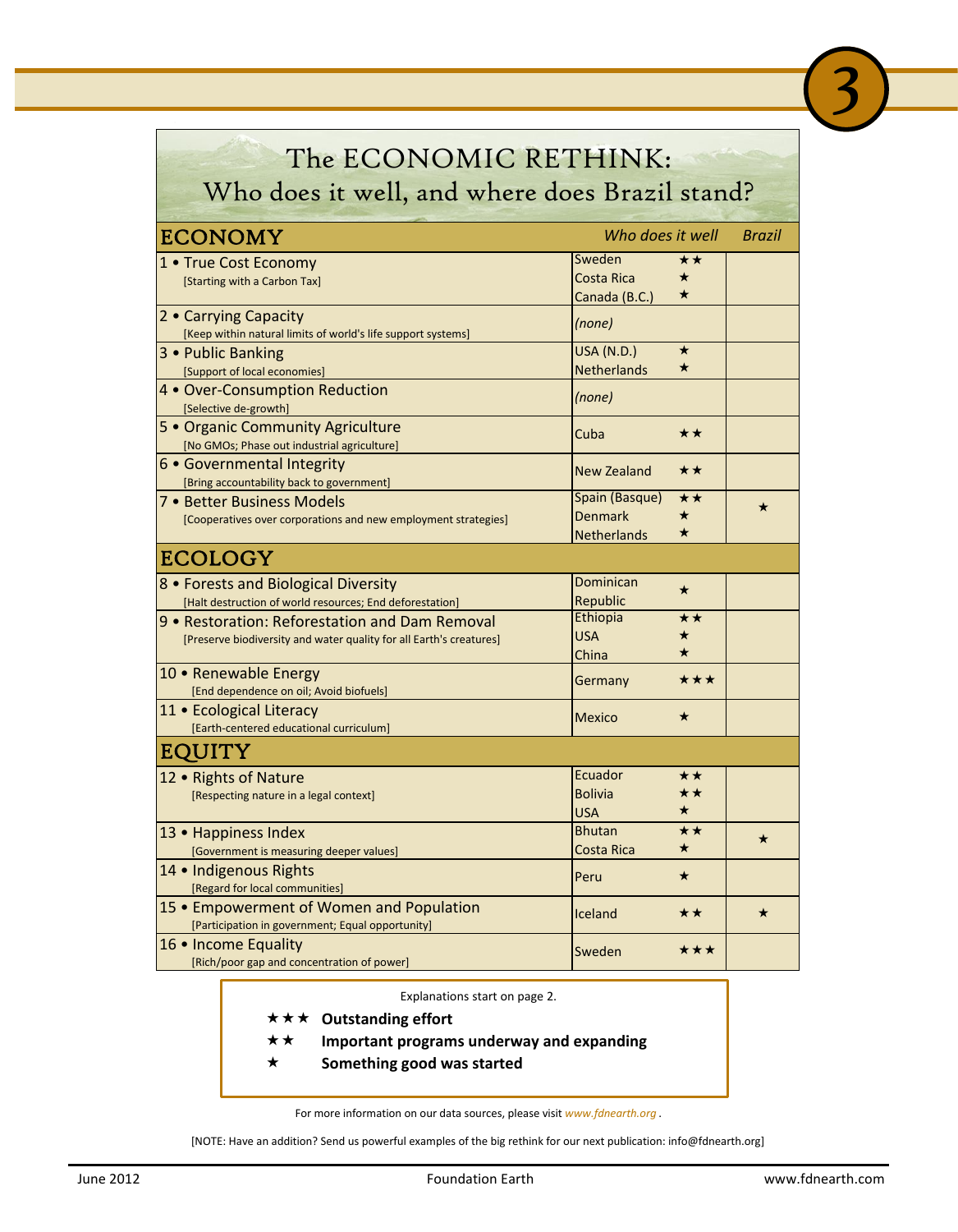

4

The Rights of Nature is a legal concept that overturns the modern industrial worldview of nature as 'property' to be exploited at the owner's behest. Instead, the Rights of Nature treats ecosystems as entities that can be defendants in court due to their intrinsic entitlements.

In Ecuador, which passed the Rights of Nature articles in 2008, every person, community, and nationality can represent nature to demand the guarantee of its rights. Bolivia, which followed Ecuador's example by passing the Law of Mother Earth in 2011, has consistently advocated for earth jurisprudence. In 2010, Cochabamba was host to the World People's Conference on Climate Change and the Rights of Mother Earth, which resulted in The Universal Declaration for the Rights of Nature. This document has guided international environmental and human rights NGOs and progressive economic think-tanks in their activities leading up to Rio+20.

The town of Halifax, Virginia (US) also made history in 2008 when it drafted a Rights of Nature ordinance including a section for "bodily trespass," which prevents corporations or syndicates from depositing toxic or potentially toxic materials "within the body of any resident."

#### **RIGHTS OF NATURE ARTICLES IN ECUADOR'S CONSTITUTION**

Article 71. Nature or Pachamama, where life is reproduced and exists, has the right to exist, persist, maintain and regenerate its vital cycles, structure, functions and its processes in evolution.

The entire provision in Ecuador's Constitution can be viewed at *www.fdnearth.org*.



Up to 20 large dams are planned for construction in the Brazilian Amazon over the next 20 years. These harmful hydroelectric projects are already resulting in the extinction of indigenous livelihoods, an acceleration of climate change, and a steep loss of biodiversity. The construction of the Tapajos Complex alone will flood 198,400 hectares of rainforest, leading to the spontaneous release of methane - a greenhouse gas twenty-five



times more potent than  $CO<sub>2</sub>$  - as the drowning biomass rots.

The Belo Monte Dam Complex, approved in 2011, may be the most controversial of these projects. Belo Monte, which will require more excavation than the entire Panama Canal, will divert the Xingu River and force the relocation of more than 20,000 people.

The inefficiencies of Belo Monte, which will only average an annual 39% of its full capacity, attest to the political motivations behind Rousseff's support. A World Wildlife Fund-Brazil study demonstrated that Brazil could instead cut expected energy demand 40% by 2020 through energy efficiency initiatives, saving the energy equivalent of 14 Belo Montes.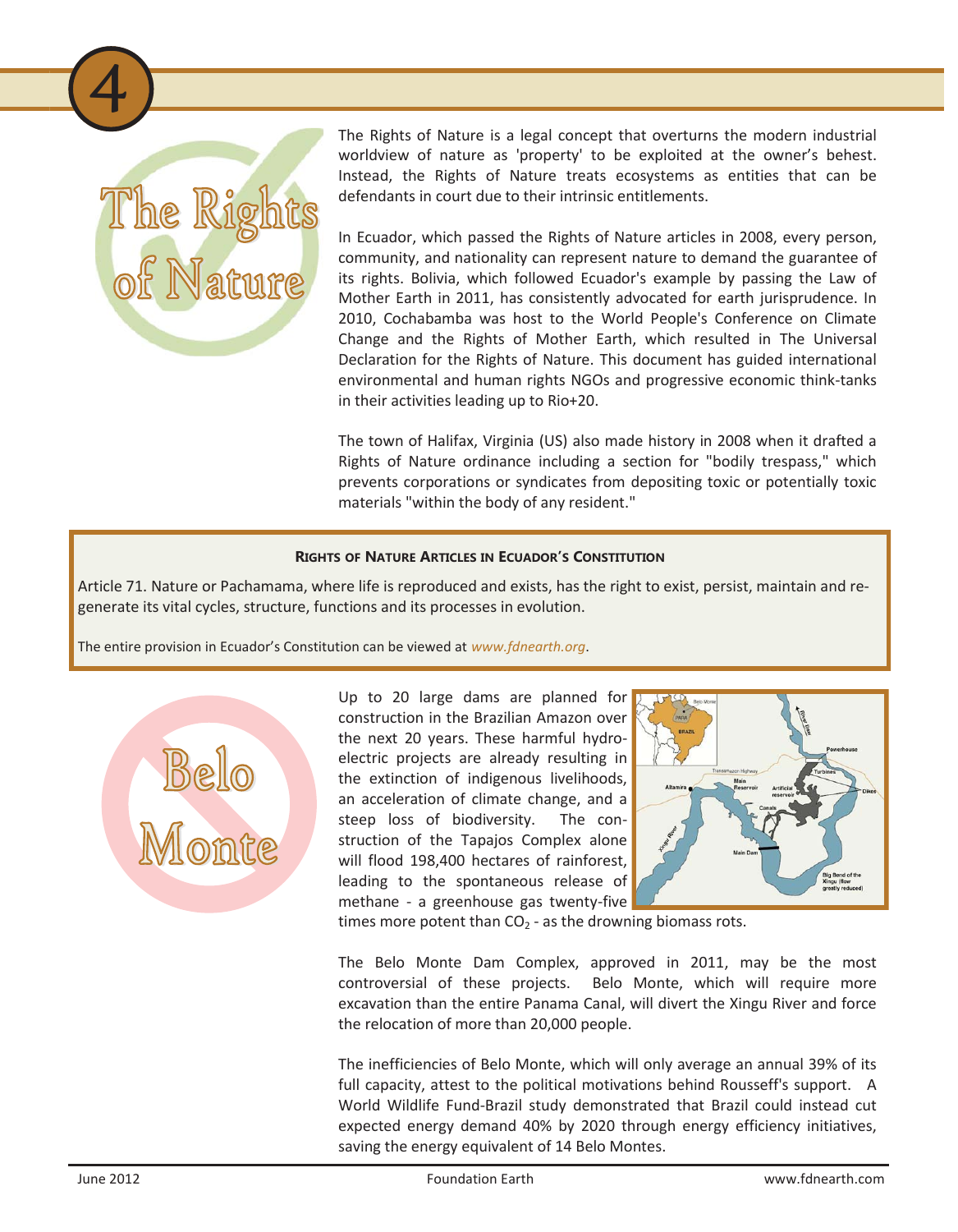

*Brazil*: While Brazilian banks have been stable and effective in world economic crises, they continue to fund highly destructive infrastructure projects such as large hydroelectric dams in the Amazon.

#### **4. Over-Consumption Reduction**:

*Why*: Wasteful lifestyles and over-consumption undercut the planet's life support functions more than poverty. We need a "World Bank of Over-Consumption Reduction" to oversee de-growth. This, combined with a closed loop, zero-waste, sustainable production and consumption economy, would increase our survival chances.

*Who does it well*: Repair cafes have emerged in the Netherlands to encourage reuse of broken and weathered possessions by providing free repair services by eco-concerned citizens. However, the world needs to see more policy-driven economic actions to reduce consumption.

*Brazil*: No substantial progress in this area with Brazil's ultrarich. However, better mass transportation systems in Curitiba have reduced the consumption of fossil fuels.

#### **5. Organic Community Agriculture**:

*Why*: Industrial agriculture is destroying vital habitat and creating dead zones in the ocean. The increasing number of extreme weather events may spell the collapse of industrial agriculture, jeopardizing lives. Applying True Cost Economy and Carrying Capacity thinking to agriculture shapes a more organic, healthy, decentralized (bioregional), and resilient system.

*Who does it well*: Cuba's loss of subsidized oil, fossil fuel fertilizers, and pesticides forced the nation to grow more food locally using more sustainable production methods. Today, 50% of fresh produce consumed in Havana is grown within the city limits.

*Brazil*: Less than 1% of Brazil's land is farmed organically, and the government's pro-GMO (genetically modified organism) position is driving Brazil in the wrong direction. On a positive note, Brazil introduced the Participatory Guarantee System as a low-cost, local organic certification system to add credibility and replace more costly international certifications.

#### **6. Government Integrity**:

*Why*: Government and corporate corruption is pervasive. Transparent and honest governments better represent the wishes of the people and use natural systems more sensibly.

*Who does it well*: New Zealand is the least corrupt country as measured by the Corruption Perceptions Index (CPI). Its extensive Official Information Act and its legislative frameworks that require fiscal transparency and accountability.

*Brazil*: Brazilians surveyed for the CPI rated their government as being "highly corrupt" and their parliament and legislature as "very corrupt." Claims of self-dealing via contracts to presidential campaign funders with projects like the Belo Monte Dam are rampant. However, in 2011, Brazil did make progress by signing into legislation the Law on the Right to Information.

5

#### **7. Better Business Models:**

*Why*: Transnational corporations can have virtual monopolies and often buy off political parties. We need to put the public back into "public governance." Business cooperatives in which the workers own the corporation are less-hierarchical and can lead to more community minded businesses and more equal distribution of wealth among the workers. Should all corporations become not-for-profits?

*Who does it well*: The Mondragon network of cooperatives, centered in the Basque region, is the seventh largest company in Spain. It comprises 256 businesses. The workers own the corporation, and each has a vote in company decision-making. *Brazil*: There are over 7,000 cooperatives in Brazil with about 750,000 employees. While the GDP is a faulty indicator, it is notable that Brazil's coops account for nearly 5.4% of the economy.

#### **8. Forests & Biological Diversity:**

*Why*: The sixth greatest extinction crisis on Earth is happening now. Forests are a critical part of wildlife habitat, ecosystem health, and weather stabilization. Maintaining biological diversity and the web of life by preserving pristine habitat is key to life on this planet. Nature nourishes all things.

*Who does it well*: Unlike deforested Haiti, the Dominican Republic has conserved its forests and increased their country's forest cover from 32% to nearly 40% since 2003.

*Brazil*: The Yale Environmental Performance Index (EPI) ranks Brazil 101 out of 187 in forests. While Brazil's rate of deforestation has decreased, it is still alarming. In May of 2012, industrial agriculture executives pressured President Dilma Rousseff to sign a weakened Forest Code.

#### **9. Restoration: Reforestation & Dam Removal**

*Why*: Rivers and natural systems worldwide are being trashed. In addition to doing less harm to the earth, we must allow natural processes to restore and rebuild healthy ecosystems.

*Who does it well*: Ethiopia, as part of the UNEP One Billion Tree campaign, has planted over 1.7 billion trees utilizing largely native species – more than any other country. While the US was a leading river-destroyer up to the 1970s, it is now a global leader in restoring free-flowing rivers. Over the past 40 years, the US has removed more than 1,000 dams and placed 250+ rivers into protected status. China earns one star from the extraordinary restoration of the once deserted Loess Plateau into a lush landscape that has increased food security, biodiversity, and local income.

*Brazil*: Today, Brazil ranks second only to China in riverdestroying activity.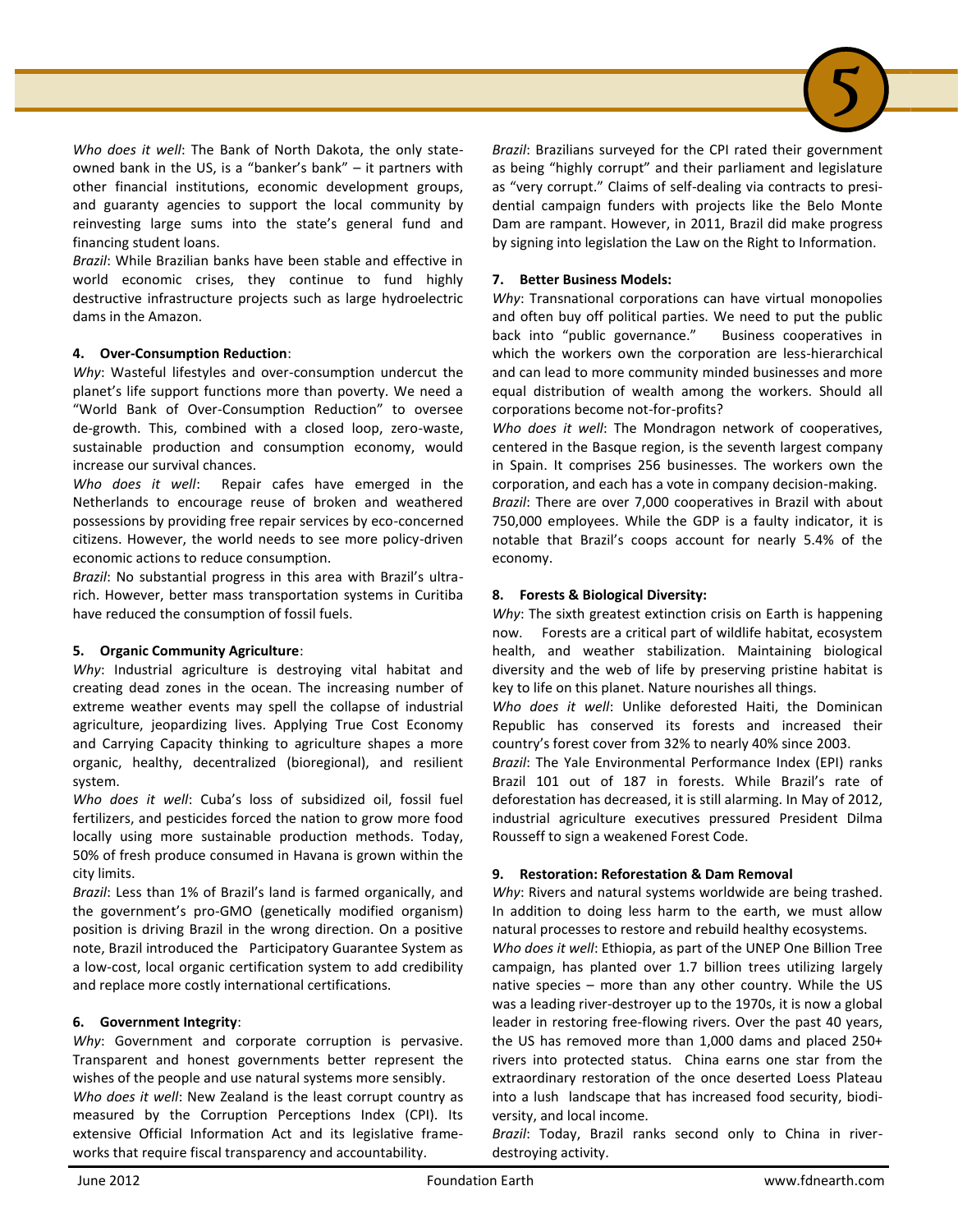#### **10. Renewable Energy**:

6

*Why*: The world's addiction to fossil fuels fosters uncontrolled growth, which has cataclysmic consequences. Renewable energy systems, along with a shift to low-impact lifestyles, provide the precautionary approach that is required.

*Who does it well*: Germany leads the world with over 20% of its electricity supply renewably generated. When German Greens demanded the shutdown nuclear power plants, the government complied by shutting down half its plants and pledging to be nuclear-free by 2022. Via the Feed-in Tariff policy, many believe Germany will achieve 100% renewable energy perhaps by as soon as 2035. China has also made a credible start in wind and solar, but continues damaging energy policies with respect to coal, nuclear, and large dams.

*Brazil*: While the net energy gain from Brazil's sugarcane ethanol is more efficient than other biofuels, biofuels are displacing critical rainforests and farmland.

#### **11. Ecological Literacy**:

*Why*: Ignorance of the immutable laws of physics and the laws of nature contributes to destructive economies. An ecologically literate democracy understands the basic principles of biosphere ecology. Every subsequent generation must be ecologically literate (especially MBA students, business leaders, and elected officials) if we are to survive on this planet.

*Who does it well*: Mexico's water schools located in waterscarce regions educate students about water conservation and its connection to ecology, gender, and climate. While this is a start, we need to see broader programs and in every country. *Brazil*: No substantial progress in this area.

#### **12. Rights of Nature & Earth Jurisprudence**:

Why: It is not illegal to kill the planet's living systems. It should be, given that such destruction could spell doom for our own and many other species. We must shoulder our responsibilities to all life.

*Who does it well*: Ecuador became the first country to enshrine a Rights to Nature provision in its constitution in 2008. Bolivia passed a similar law shortly thereafter. Nearly three dozen US communities have also passed ordinances. [More on page 4.] *Brazil*: No substantial progress in this area.

#### **13. Happiness Index**:

*Why*: High consumption lifestyles and happiness do not run parallel. To fix our addiction to GDP, we must look at other measures of well-being that do not rely on material growth.

*Who does it well*: The Gross National Happiness Index in Bhutan is used to help ensure that national policies benefit citizens beyond material wealth gain. Conservation and spiritual development are two indicators that Bhutan sees as adding to happiness, resulting in the ban of plastic bags, tobacco, and commercial advertising in the capital's streets.

*Brazil*: Brazil ranks a happy 9 out of 143 countries on the Happy Planet Index. Life satisfaction ranked 7.6 out of a high of 10 points.

#### **14. Indigenous Rights:**

*Why*: Without romanticizing the situation, Indigenous tribes have a more earth-centered worldview and spiritual relationship to nature. Industrial peoples should learn from that approach.

*Who does it well*: In 2011, Peru passed the long-awaited law of Free, Prior, and Informed Consent (FPIC) with Indigenous peoples. While Indigenous leaders see loopholes in the law and implementation is unproven, this is a step in the right direction.

*Brazil*: Tragically, Brazil is destroying ancestral Indigenous homelands by damming wild rivers and allowing the massacre of tribes around illegal logging. [More on page 4.]

#### **15. Empowerment of Women & Population:**

*Why*: Patriarchy is a pervasive problem. Via women's empowerment, we can address many societal problems, including lack of women's education, domestic abuse, and population management.

*Who does it well*: Iceland leads the Global Gender Gap Index (GGGI), which ranks 135 countries. Women in Iceland make up the majority in university education and are nearing equal representation in politics. Iceland's leadership is attributed to strong governmental legislation promoting gender equality.

*Brazil*: Brazil ranks 82nd on the GGGI. Though Brazil elected a female president in 2010, only about one-third of legislators and senior officials are women, and Brazilian women earn less than two-thirds of what men earn. However, Brazil has had a dramatic drop in the total fertility rate: from six children per woman in the 1960s to fewer than two today. About 89% of women are now literate; one-third of all women ages 18-23 are in college and two-thirds of all graduates are women.

#### **16. Income Equality**:

*Why*: Inequality leads to social upheaval and ecological degradation.

*Who does it well*: According to the Gini Index of income equality, the country with the most wealth distribution equality is Sweden. Sweden's rating is due to strong government policies that distribute the wealth in the form of a social safety net with social services, insurance, & welfare programs. *Brazil*: The Gini Index lists Brazil 13 out of 140—highly unequal.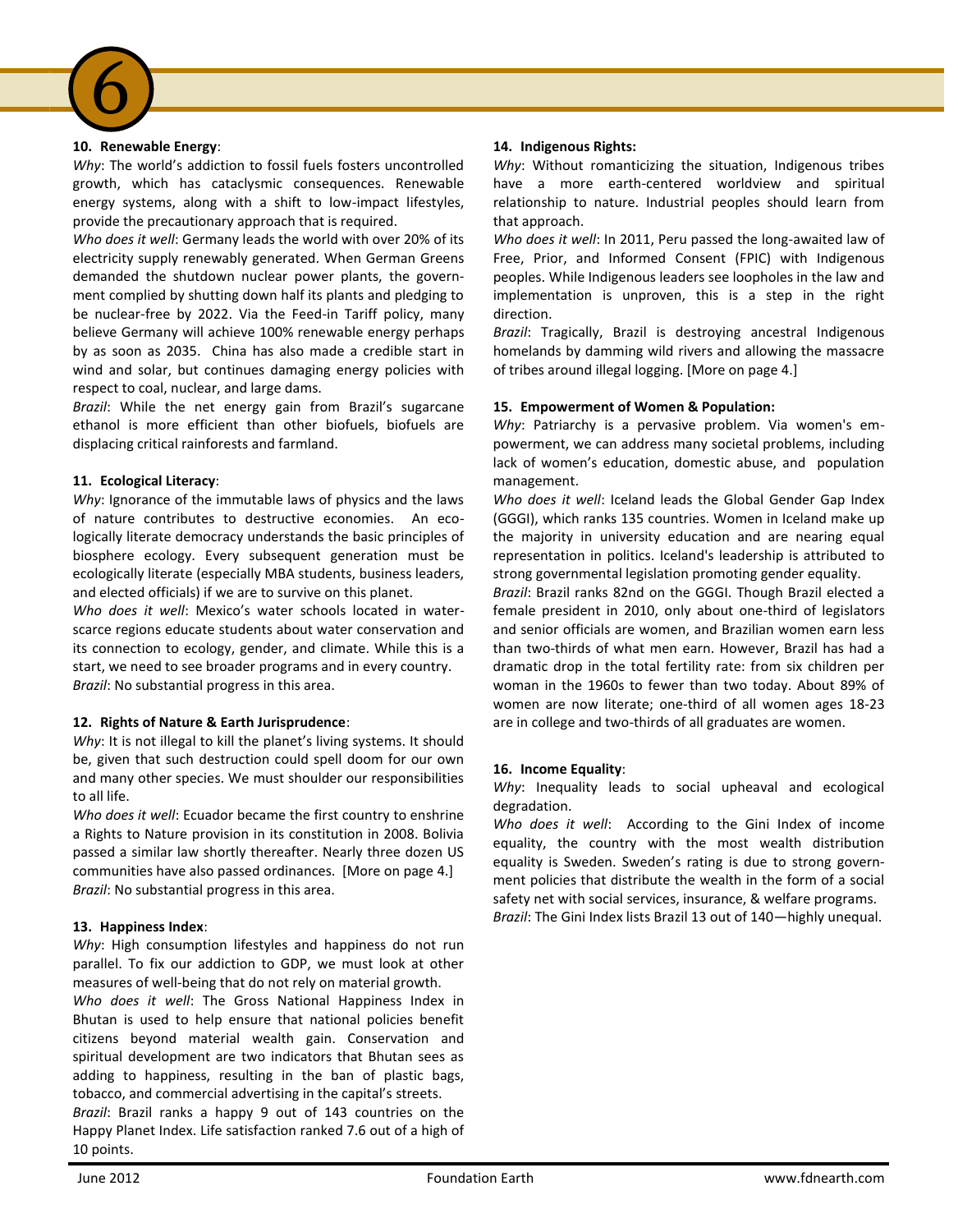A thing is **right** when it tends to preserve the integrity, stability, and beauty of the biotic community. It is **wrong** when it tends otherwise. –Aldo Leopold, *A Sand County Almanac* 



### *Principle Authors:*  gements

**Randy Hayes** – Executive Director of Foundation Earth **Brent Blackwelder, Ph.D. –** Environmental Organizer & Professor **Andrew Kimbrell, J.D.** – Public Interest Attorney, Activist, & Author

*Principle Researchers:* 

**Tara McNerney** – Research Intern at the Center for Food Safety **Sharon Perrone** – Research Intern at the Center for Food Safety

*Special thanks to:*  **Wallace Global Fund Bob Weir Whole Systems Foundation Rich Robbins** 



7)

*Rethinking society from the ground up!*

Nature nourishes all things. Foundation Earth calls attention to the deeper shifts that groups and nations around the world are employing to stop the biological diversity extinction crisis. Our team works for a bio-centric human order that brings our lives in sync with the laws of nature. We promote responsible True Cost economic systems that account for pollution costs and carrying capacities. To counter our failed global economic system, we promote selective de-growth in over-consuming lifestyles and problematic technologies. We promote stronger bioregional economies. We call for earth jurisprudence to shift communities, governments, and businesses to respect the needs of nature and work for biodiversity protection and restoration. This work requires ecological literacy of the biology and life support systems of the planet. It requires addressing poverty, corruption, empowerment of women, and indigenous respect.

We see this holistic perspective and an earthappreciative worldview as key to achieving these goals. We seek your help to restructure lifestyles, communities, and societies towards ecological intelligence and justice so that your grandchildren's grandchildren may inherit a cleaner earth, a healthier economy. Please join us in this important work.

 ${\bf S}$